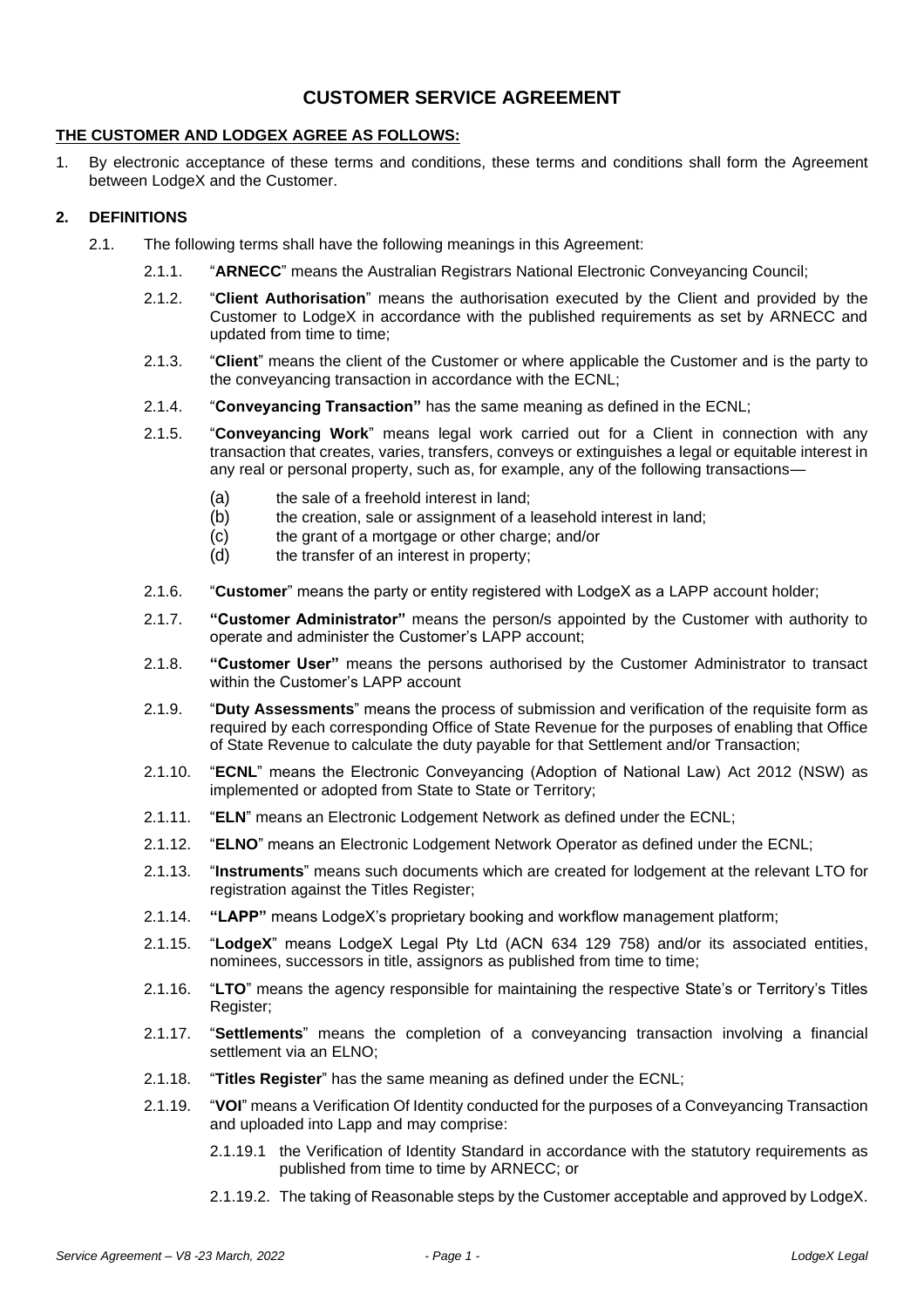- 2.2. Words in the singular mean and include the plural and vice versa. Words in the masculine mean and include the feminine and vice versa.
- 2.3. Headings are inserted for the convenience of the Parties only and are not to be considered when interpreting this Agreement.
- 2.4. A party to this Agreement includes its servants, agents and contractor and a successor in title, permitted substitute or a permitted assign of that party.
- 2.5. A reference to information is to information of any kind in any form or medium whether formal or informal, written or unwritten for example, computer software programs, concepts, diagrams, data, drawings, ideas, knowledge, procedures, source codes or object codes, technology or trade secrets;
- 2.6. The word "Agreement" includes an undertaking or other binding arrangement or understanding whether or not in writing.
- 2.7. Where in this agreement a party is required to do something by on a specific day then time is extended until the next business day if the time for performing any action falls on a Saturday, Sunday or bank holiday.

# **3. SERVICES PROVIDED**

- 3.1. The parties agree that at all times LodgeX is transacting in its sole capacity as agent for the Customer. Acting in its capacity as agent for the Customer, LodgeX will provide the Customer with the following services (the "**Services**"):
	- 3.1.1. Access to its proprietary booking and workflow management platform LAPP on a continuous user licence;
	- 3.1.2. Electronic lodgement of instruments for the completion of Conveyancing Work;
	- 3.1.3. Electronic settlement of Conveyancing Transactions for the completion of Conveyancing Work;
	- 3.1.4. Duty Assessments for the purposes of Conveyancing Work;
	- 3.1.5. Any other tasks which the Parties may agree on; and 3.1.6. Such further or other services offered by LodgeX or  $\sqrt{ }$
	- Such further or other services offered by LodgeX or which become available via an ELNO from time to time.

### **4. CAPACITY/INDEPENDENT CONTRACTOR**

4.1. In providing the Services under this Agreement it is expressly agreed that LodgeX is acting as an agent for the Customer. LodgeX and the Customer acknowledge that this Agreement does not create a partnership or joint venture between them, and is exclusively an agency contract for service.

### **5. CUSTOMERS OBLIGATIONS**

- 5.1. The Customer undertakes and agrees to;
	- 5.1.1. only use LAPP for the purposes authorised under this Agreement and not for any other purpose or in any other manner including any commercialisation of LAPP;
	- 5.1.2. provide a Client Authorisation to LodgeX which complies with all requirements and protocols in the form approved from time to time by ARNECC including where applicable witnessing the Client Authorisation as Representative Agent for LodgeX;
	- 5.1.3. where the Customer acts as the Representative Agent for LodgeX the provisions of this clause 5.1 shall be confirmation of the appointment of the Customer as the Representative Agent for LodgeX;
	- 5.1.4. provide a VOI of the Client together with certified copies of all supporting identification evidence to LodgeX which complies with all requirements and protocols for the purposes of conducting a VOI of the Client including where applicable acting as either
		- 5.1.4.1 Identity Agent; or

5.1.4.2 Agent

for LodgeX;

- 5.1.5. where the Customer acts as the Identity Agent for LodgeX the provisions of this clause 5.1 shall be confirmation of the appointment of the Customer as the Identity Agent for LodgeX and the Customer shall provide LodgeX with an Identity Agent Certification in the form appearing in Lapp;
- 5.1.6. where the Customer acts as agent for LodgeX the provisions of this clause 5.1 shall be confirmation of the appointment of the Customer as the Agent for LodgeX and the agency shall be limited for the specific purpose of conducting the VOI ;
- 5.1.7. provide an executed Authority to Act and Consent form in the form published by LodgeX from time to time on LAPP;
- 5.1.8. provide such other documents as required by LodgeX for the performance of its Services in a timely manner;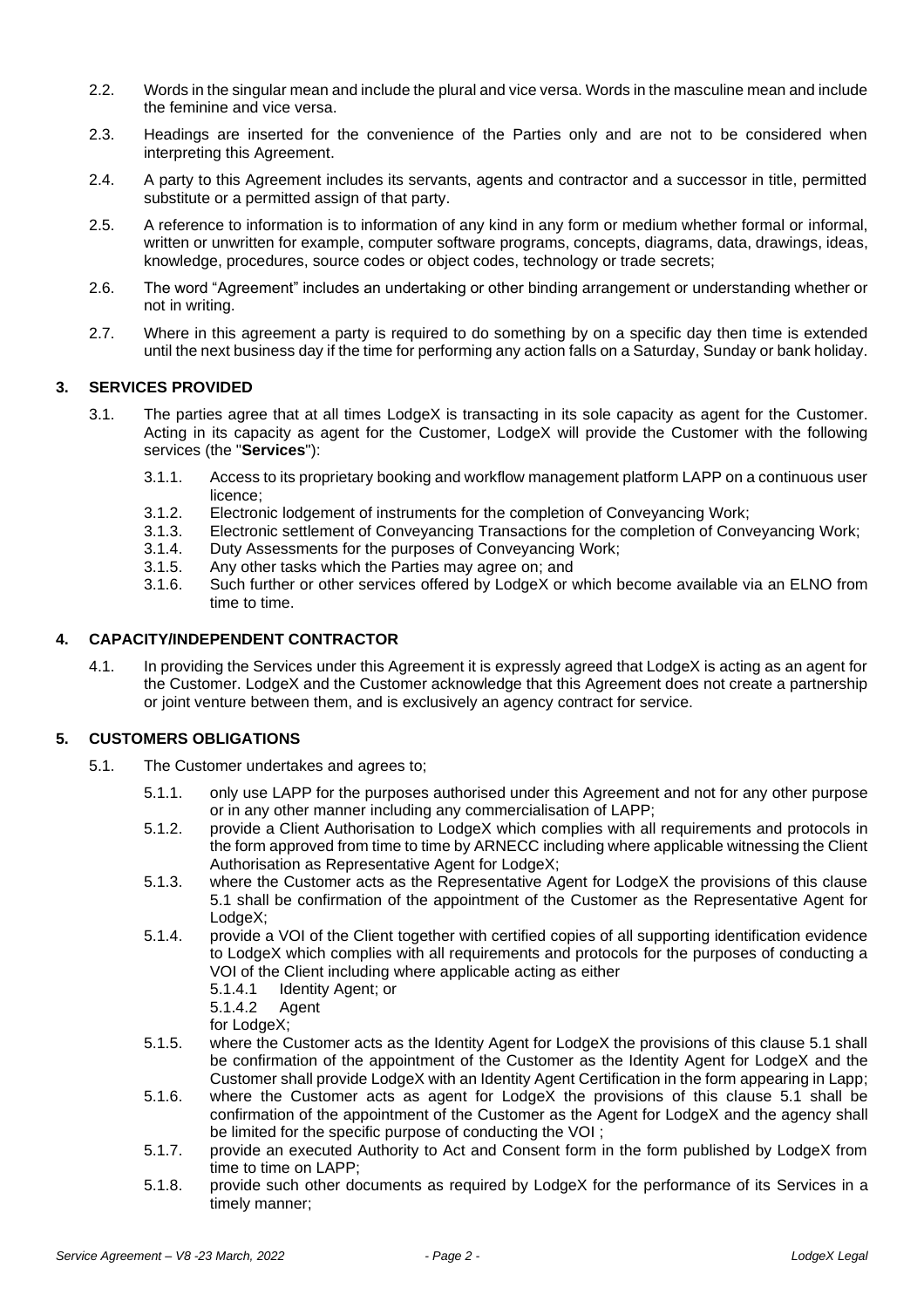- 5.1.9. provide such instructions as necessary for LodgeX to transact on behalf of the Client in an ELNO;<br>5.1.10. where the Client is providing balance or all funds for settlement of a transaction and requires the
- 5.1.10. where the Client is providing balance or all funds for settlement of a transaction and requires the funds to be disbursed in the ELNO and sourced from LodgeX's trust account, to ensure that such funds are deposited and cleared into Lodgex's trust account at least 24 hours prior to settlement of the particular Client transaction,
- 5.1.11. make payment of such fees and charges in accordance with this Agreement;<br>5.1.12. promptly notify LodgeX of any delay or of any circumstances which shall res
- 5.1.12. promptly notify LodgeX of any delay or of any circumstances which shall result in a transaction not being finalised;
- 5.1.13. comply with all requirements and protocols for the conduct of electronic Conveyancing Transactions; and
- 5.1.14. appoint and maintain a Customer Administrator/s upon registration for a Customer account.
- 5.2. LodgeX reserves the right to terminate or not proceed with settlement of a transaction in circumstances where:<br>5.2.1
	- the customer fails to provide a valid VOI of the Client within 3 business days of settlement of a transaction;
	- 5.2.2 the customer fails to provide a duly signed Client Authorisation within 3 business days of settlement of a transaction;
	- 5.2.3 the customer fails to provide a duly signed Authority to Act and Consent if applicable within 3 business days of settlement of a transaction;
	- 5.2.4 the customer fails to ensure that cleared funds are deposited into LodgeX's trust account within 24 hours of settlement where such funds are required to complete a settlement

Notwithstanding the provisions of clause 5.2.1; 5.2.2; 5.2.3; and 5.2.4 LodgeX reserves the right to elect to continue to proceed with a transaction where a VOI, Client Authorisation or Authority to Act and Consent are provided within 3 business days of settlement of a transaction or cleared funds are deposited in LodgeX's trust account within 24 hours of settlement of a transaction and in such circumstances LodgeX shall be entitled to charge an additional uplift fee as set out in its Schedule of Rates.

- 5.3. LodgeX reserves the right to terminate or not proceed with lodgement of a transaction in circumstances where:
	- 5.3.1 the customer fails to provide a valid VOI of the Client;
	- 5.3.2 the customer fails to provide a duly signed Client Authorisation;
	- 5.3.3 the customer fails to provide a duly signed Authority to Act and Consent if applicable;
	- 5.3.4 the customer fails to ensure that cleared funds are deposited into LodgeX's trust account for payment of the lodgement transaction request;
- 5.4. The Customer Administrator shall be responsible for:
	- 5.4.1. the creation, maintenance and deletion of all Customer Users within the Customer's LAPP account;
	- 5.4.2. ensuring that the Customer's account details are maintained up to date and formal notification of any changes is given to LodgeX;
	- 5.4.3. ensuring that access to the Customer's LAPP account is securely maintained and restricted to registered Customer Users;
	- 5.4.4. advising LodgeX immediately upon becoming aware of any unauthorised use of the Customer's LAPP account;
	- 5.4.5. ensuring that all Customer Users enable multifactor authentication;
	- 5.4.6. protecting all Customer User passwords; and
	- 5.4.7. notifying LodgeX immediately if there is any breach of its computer systems, network, email accounts, website or other systems which pose an immediate cyber security threat.

#### **6. LAPP LICENCE**

- 6.1 LodgeX retains the intellectual property rights in LAPP and subject to the terms of this Agreement the Customer is granted a non- transferrable and non-exclusive right to use LAPP during the currency of this Agreement;
- 6.2 All applicable rights in copyright, trademarks and trade secrets in LAPP are and will remain the sole property of and vested in LodgeX and this Agreement does not confer any proprietary rights upon the Customer;
- 6.3 LAPP is solely owned by LodgeX. The right to use LAPP is only licensed and not sold under this Agreement;
- 6.4 LAPP is protected by national and international copyright laws and treaties. LodgeX reserves all intellectual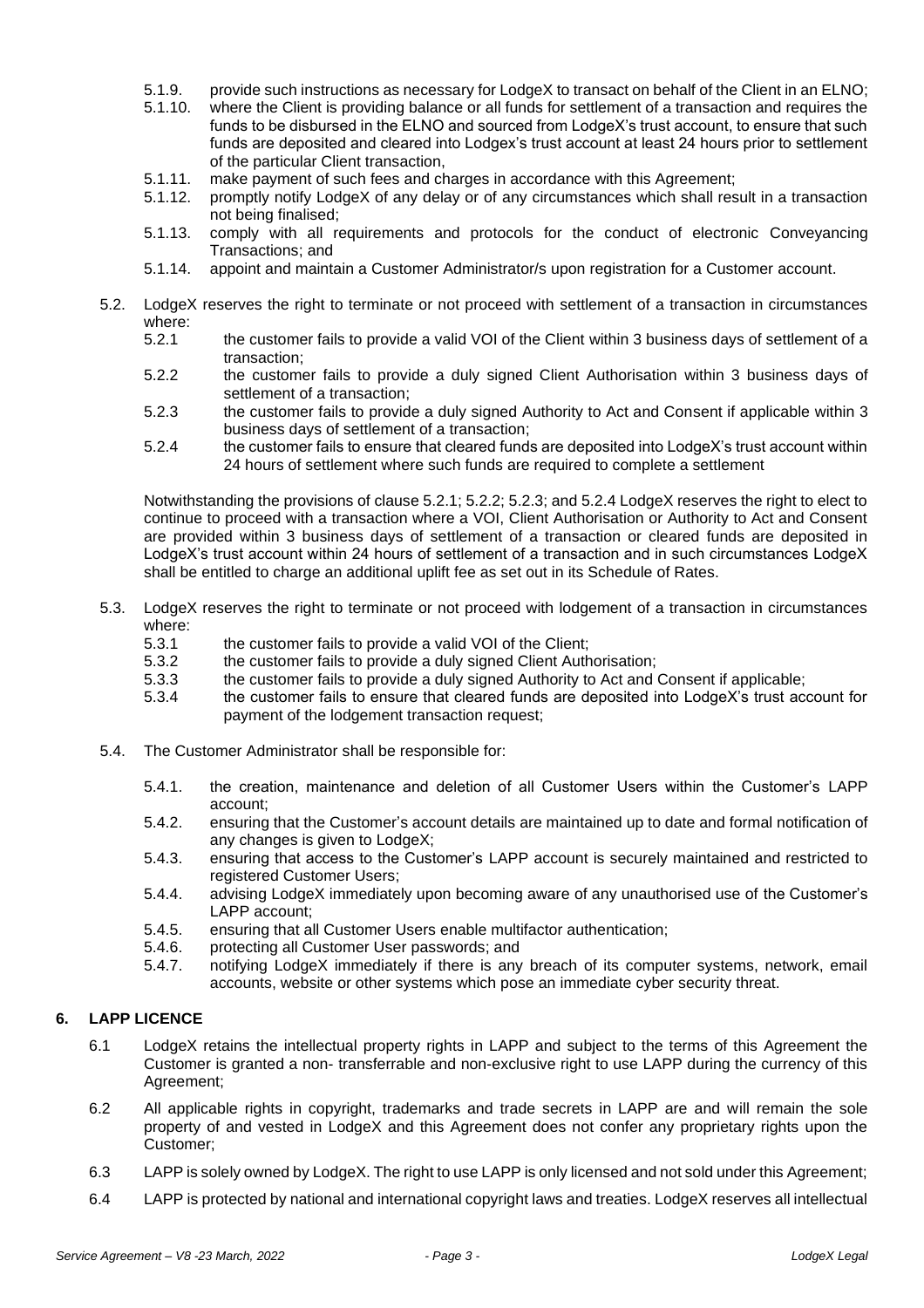property rights including copyright and trademark rights in LAPP.

# **7. PERFORMANCE**

- 7.1. The Parties agree to do everything necessary to observe the terms of this Agreement and to ensure that the terms of this Agreement take effect.
- 7.2. LodgeX shall be entitled to rely on the accuracy of any instructions, documents, directives, adjustments, plans, specifications, details and other information provided by the Customer.
- 7.3. The Customer acknowledges that it is their responsibility to ensure that all instructions, documents, directions, adjustments, information, material and details provided to LodgeX are entirely accurate, do not contain any whole or partial untruths and comply with any applicable laws, regulations. The Customer agrees to indemnify LodgeX against any costs incurred by LodgeX in rectifying any such errors if required.

## **8. TERM OF AGREEMENT**

- 8.1. The Parties agree that this Agreement shall commence upon the Customer:
	- 8.1.1. By clicking "*I agree"*, registering, activating or using LAPP; and/or
	- 8.1.2. Commencing and/or continuing to provide instructions to LodgeX to carry out or perform work after receiving this Agreement.
- 8.2. This Agreement shall commence on the date of acceptance of the terms and shall continue until such time as it is terminated in accordance with the terms of this agreement.
- <span id="page-3-0"></span>8.3. The parties agree that this Agreement shall be of a continuing nature and in accordance with same the following shall apply:
	- 8.3.1. Any Client Authorisation provided in accordance with this Agreement shall be in full force and effect unless and until specifically revoked in writing;
	- 8.3.2. Either party may terminate this Agreement by the giving of 30 days' notice to the other in writing of its intention to terminate;
	- 8.3.3. The termination date shall be the date 30 days from the date of acknowledgement of receipt of notice of termination in writing;
	- 8.3.4. Upon the giving of such notice the parties shall be obliged to finalise any Services for which instructions have been given prior to the date of receipt of termination notice notwithstanding that such Services are finalised outside of the termination date;
	- 8.3.5. Upon the giving of termination notice by either party the Customer shall promptly pay all amounts outstanding including any amounts which shall become due in accordance with [8.3.4](#page-3-0) to LodgeX without deduction, set off or otherwise.
	- 8.4. LodgeX reserves the right to suspend or terminate an account due to:
		- 8.4.1. inactivity; or 8.4.2. where it deter-
		- 8.4.2. where it detects cyber-security threat; or 8.4.3. where the account is operated suspicious
		- 8.4.3. where the account is operated suspiciously; or 8.4.4. for a breach of the Customer's obligations or w
		- 8.4.4. for a breach of the Customer's obligations or warranties pursuant to this agreement; or 8.4.5. for any other reason:
		- for any other reason;

at its discretion.

### **9. CURRENCY**

9.1. Except as otherwise provided in this Agreement, all monetary amounts referred to in this Agreement are in AUD (Australian Dollars).

### **10. PAYMENT**

- 10.1. LodgeX will charge the Customer fees for services in accordance with the Service Fee Schedule as published by LodgeX from time to time ("**Service Fee Schedule**").
- 10.2. The parties agree that the Service Fee Schedule may be updated from time to time and such update will take effect from the operating date for introduction of new pricing. The Customer agrees to accept such updated pricing as and when effected.
- 10.3. The Customer will be invoiced upon completion of each service.
- 10.4. Where a Service is not completed due to:
	- 10.4.1. Customer request/instructions;
	- 10.4.2. Client request/instructions;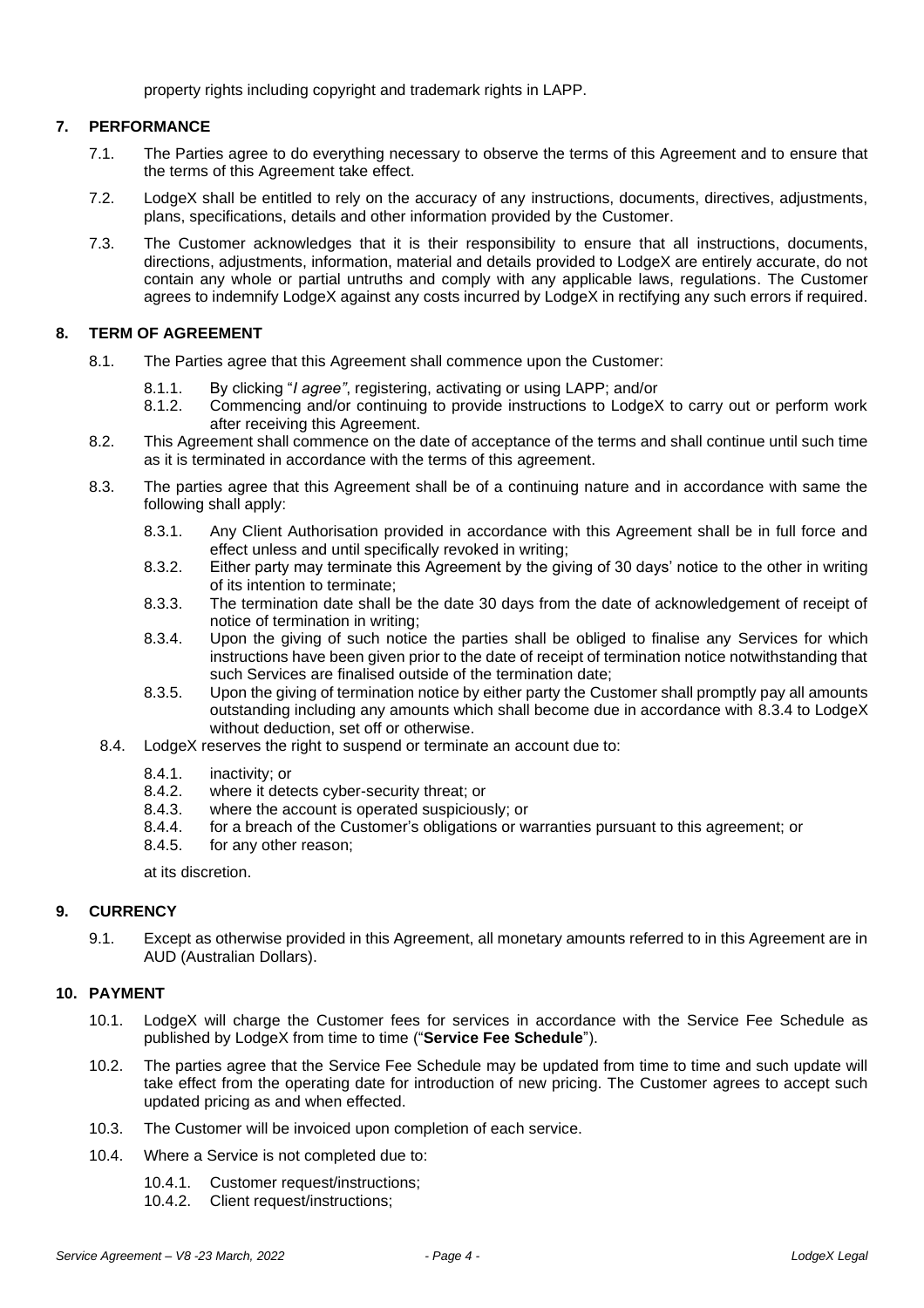- 10.4.3. Settlement not proceeding;
- 10.4.4. Lodgement rejection by LTO;
- 10.4.5. Duty form rejection by the relevant Office of State Revenue;<br>10.4.6. Rescission/default/breach of contract; and/or
- Rescission/default/breach of contract; and/or
- 10.4.7. Any other cancellation that is not attributable to LodgeX;

the Customer shall be required to make payment for Services to LodgeX in accordance with the rate for cancellation fees in the Service Fee Schedule.

- 10.5. Where an invoice is generated by LodgeX for a lodgement booking the invoice shall be due and payable upon the submission of the lodgement booking and prior to completion of the lodgement.
- 10.6. Where an invoice is generated by LodgeX for a settlement booking the invoice shall be due and payable at settlement.
- 10.7. Where payment of any invoice is made into LodgeX's Trust Account then the Customer shall ensure that the Client authorises the withdrawal of that payment to LodgeX's operating account in accordance with Rules 42 (3), 42(4) and 42(5) of the *Legal Profession Uniform Law General Rules* 2015 (NSW); Regulations 45(3) & 45(4) of the Legal Practitioners Regulations 2014 (SA); Regulations 58(2), 58(3) & 58(4) of the Legal Profession Regulation 2017 (Qld); Regulations 66(3) & 66(4) of the Legal Profession Regulations 2009 (WA); Regulations 53(3) & 53(4) of the Legal Profession Regulations 2018 (Tas); Regulations 62(3) & 62(4) of the Legal Profession Regulation 2007 (ACT) and Regulations 68(3) & 68(4) of the Legal Profession Regulations 2007 (NT).
- 10.8. Payment of any invoice due remains the primary responsibility of the Customer and shall not be dependent in any way in payment being received by the Customer from the Client.
- 10.9. The Customer acknowledges that LodgeX may pay a financial benefit to a Third Party for referral of any Client. Where such financial benefit is paid it shall not affect the quality or independence of LodgeX in providing the Services to the Client and the Third Party shall have no interest in the Services upon referral to LodgeX.
- 10.10. Where a Client has been referred to LodgeX by a Third Party then it may, prior to engaging LodgeX refuse to enter into this Agreement if it objects to the payment of any financial benefit to the referring Third Party.
- 10.11. All invoices are GST inclusive unless stated otherwise.

#### **11. REIMBURSEMENT OF DISBURSEMENTS**

- 11.1. The Customer shall ensure that the Client authorises LodgeX to immediately transfer any trust moneys in reimbursement of disbursements incurred by LodgeX for any Service provided by LodgeX.
- 11.2. In addition to its fees and charges, the Customer agrees to reimburse LodgeX for all necessary fees and expenses incurred by LodgeX in connection with providing the Services including but not limited to LTO fees, Office of State Revenue fees and any ELNO fees.
- 11.3. The Customer acknowledges that any fees incurred by LodgeX in the performance of its agency retainer are fees which are the primary responsibility of the Customer and agrees to indemnify LodgeX for such fees and expenses to any third party to which they are due and payable including but not limited to an LTO, an Office of State Revenue or an ELNO.

# **12. CERTIFICATES OF TITLE**

- 12.1. The Customer shall ensure that the Client agrees that where applicable, control of an electronic certificate of title (eCT) shall pass to and remain with LodgeX upon completion of a Service.
- 12.2. Where eCT passes to LodgeX then LodgeX shall be responsible for maintaining a record of the eCT on its register and making the eCT available for any subsequent Services upon request by the Customer or the Client.
- 12.3. The Customer shall ensure that the Client agrees to make payment of such administrative charges as may be published by LodgeX from time to time in respect of its obligations pursuant to this clause.

#### **13. CONFIDENTIALITY**

13.1. Confidential Information (the "**Confidential Information**") refers to any data or information relating to the business of the Customer or Client which would reasonably be considered to be proprietary to the Customer or Client and that is not generally known in the industry of the Customer or Client and where the release of that Confidential Information could reasonably be expected to cause harm to the Customer or Client.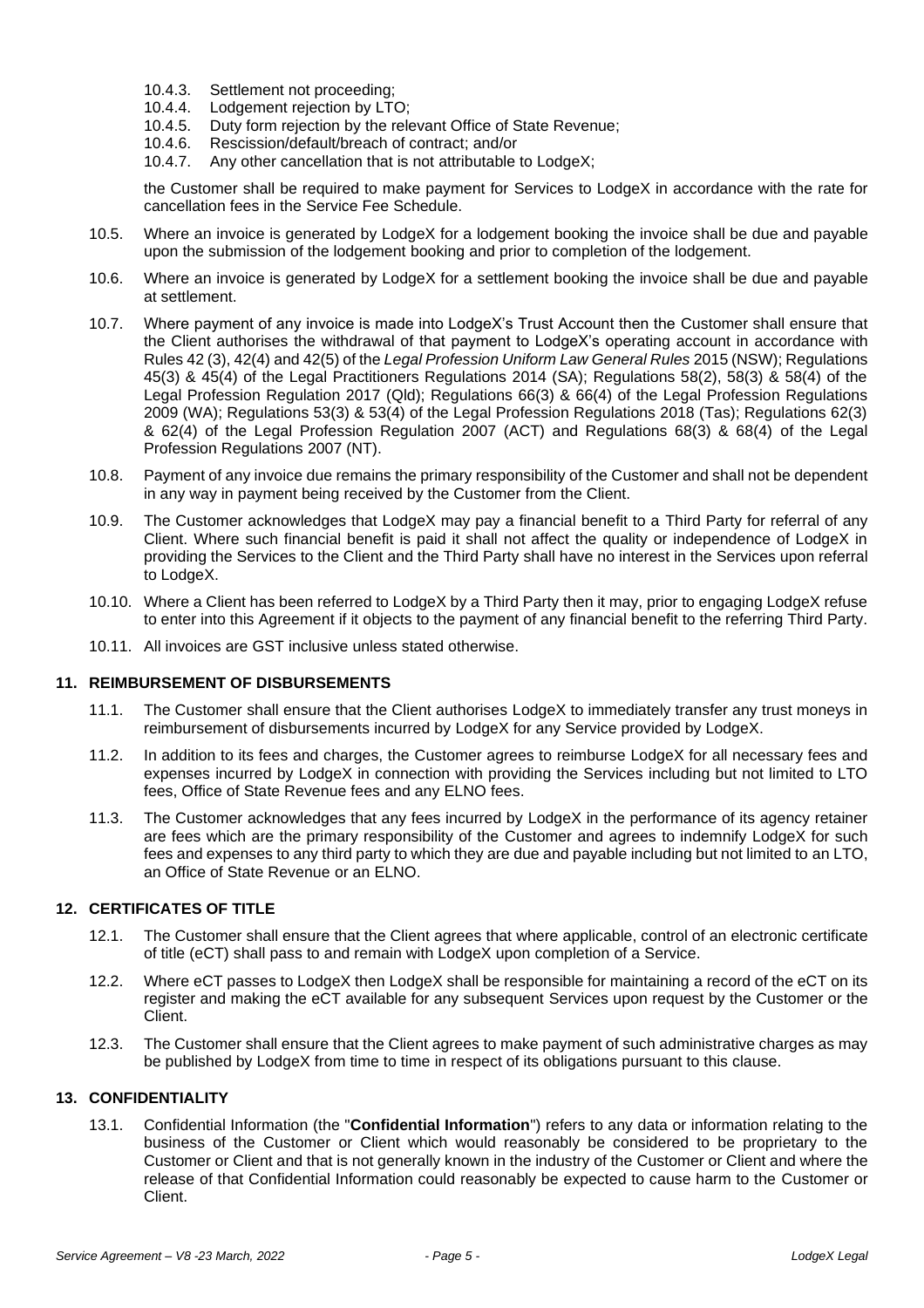- 13.2. Confidential Information also refers to any data or information relating to the business of LodgeX which would reasonably be considered to be proprietary to LodgeX and that is not generally known in the industry of LodgeX and where the release of that Confidential Information could reasonably be expected to cause harm to LodgeX.
- 13.3. LodgeX agrees that it will not disclose, divulge, reveal, report or use, for any purpose, any confidential information which LodgeX has obtained, except as authorised by the Customer or Client or as required by law. The obligations of confidentiality will apply during the term of this Agreement and will survive indefinitely upon termination of this Agreement.
- 13.4. The Customer agrees that they will not disclose, divulge, reveal, report or use, for any purpose, any confidential information which the Customer has obtained, except as authorised by LodgeX or as required by law. The obligations of confidentiality will apply during the term of this Agreement and will survive indefinitely upon termination of this Agreement.
- 13.5. All written and oral information and material disclosed or provided by the Customer or Client to LodgeX under this Agreement is Confidential Information regardless of whether it was provided before or after the date of this Agreement or how it was provided to LodgeX.
- 13.6. All written and oral information and material disclosed or provided by LodgeX to the Customer under this Agreement is Confidential Information regardless of whether it was provided before or after the date of this Agreement or how it was provided to the Customer.

### **14. PRIVACY**

- 14.1. The customer agrees that, at the time of entry into this agreement, it has received a copy or accessed a copy of LodgeX's Privacy Policy ("Privacy Policy") which is published on LodgeX's website.
- 14.2. LodgeX undertakes to comply with its Privacy Policy as published on its website and Lapp and updated from time to time.
- 14.3. In addition LodgeX will comply with the privacy principles in relation to the handling of Personal Information which comes into its possession or control when providing the services.
- 14.4. The Customer undertakes and agrees that at the time of providing instructions, which include Personal Information of a Client, that is has procured the consent of the Client to whom the Personal Information relates to disclose the Personal Information to LodgeX for use in an ELNO.
- 14.5. The disclosure of the Personal Information shall include such disclosure as detailed in the Privacy Policy, including but not limited to disclosure to other participants in an ELNO workspace or to such government body or agency as required for the purposes of a transaction or lodgement.

#### **15. OWNERSHIP OF INTELLECTUAL PROPERTY**

- 15.1. All intellectual property including but not limited to LAPP and related material, including any trade secrets, moral rights, goodwill, relevant registrations or applications for registration, and rights in any patent, copyright, design, trade mark, trade dress, industrial design and trade name (the "**Intellectual Property**") that is developed or produced under this Agreement, will be the sole property of LodgeX. The use of the Intellectual Property by LodgeX will not be restricted in any manner.
- 15.2. The Customer agrees and grants to LodgeX an irrevocable unrestricted royalty free licence to use all data provided by the Customer to LodgeX for the use of LodgeX in the performance of its Services under this Agreement for provision of the Services and in relation to this Agreement.
- 15.3. The Customer may not use LAPP or any other intellectual property for any purpose other than that contracted for in this Agreement except with the written consent of LodgeX.
- 15.4. The Customer will be responsible for any and all damages resulting from any unauthorised use of LAPP and any other Intellectual Property.

### **16. RETURN OF PROPERTY**

16.1. Upon the expiry or termination of this Agreement, LodgeX will return to the Customer any property, documentation, records, or Confidential Information which is the property of the Customer.

#### **17. LIMITATION OF LIABILITY**

17.1. The *Australian Consumer Law* as defined under Schedule 2 of the *Competition and Consumer Act* 2010 (Cth) ("**ACL**") provide consumers with certain consumer guarantees and rights in relation to certain transactions concerning goods and/or services (see www.consumerlaw.gov.au). Any rights the Customer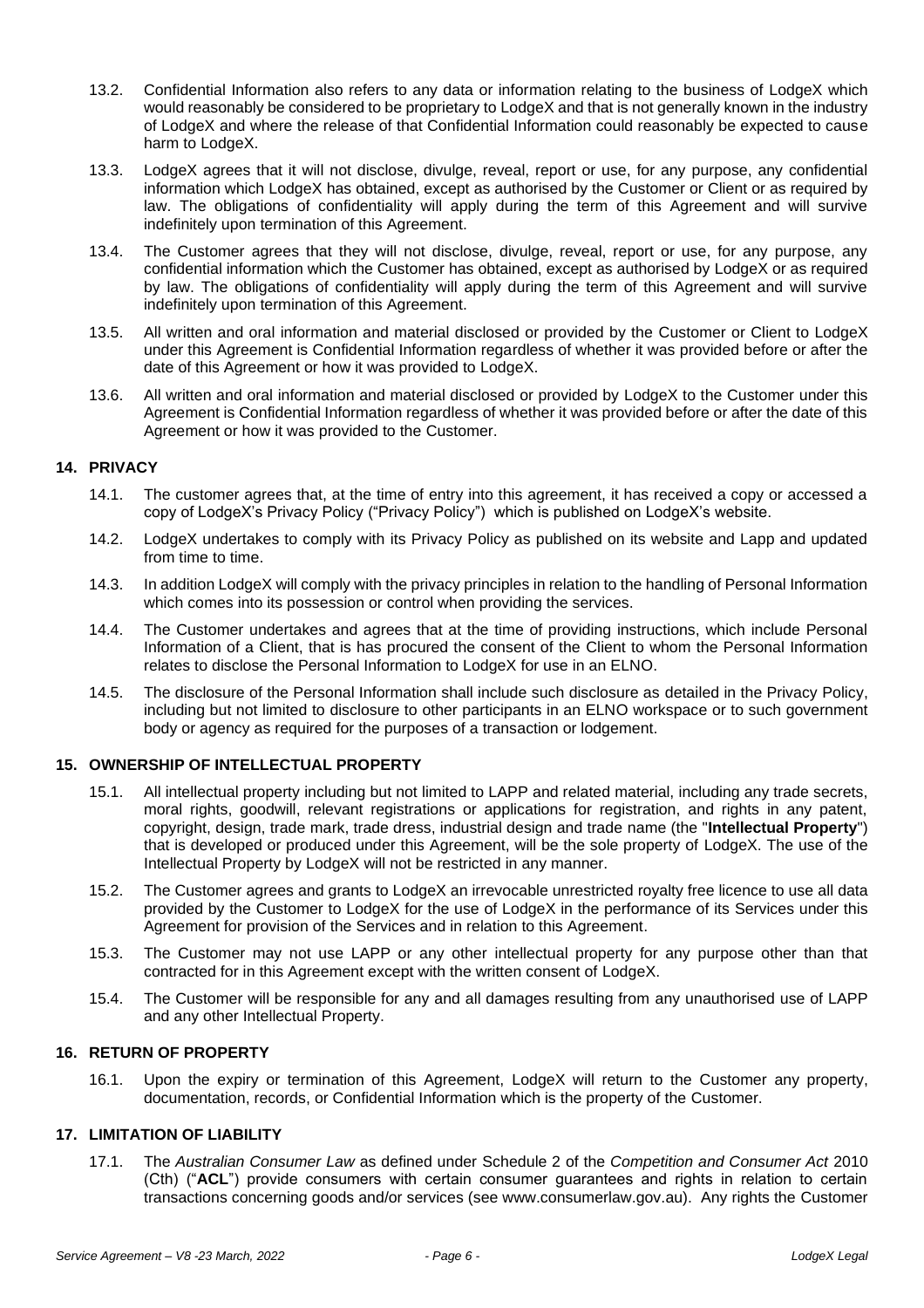may have as a consumer under the ACL will apply regardless of any inconsistent provisions in this Agreement which will be read down to the extent necessary to comply with the ACL and these Terms will otherwise apply to the fullest extent legally permissible.

- 17.2. If the Customer is a consumer within the meaning of the ACL, LodgeX's liability is limited to the extent permitted by section 64A of Schedule 2, and in the event that any statute implies any term condition or warranty into this Agreement which cannot be lawfully excluded, those implied terms, conditions or warranties will apply, save that the liability of LodgeX for breach of any such implied term, condition or warranty will be limited to the fullest extent permissible under law including the ACL, at the option of LodgeX, to any one or more of the following:
	- 17.2.1. the supplying of the services again or the supply of equivalent services;<br>17.2.2. the payment or offset of the cost of having the services supplied again.
	- the payment or offset of the cost of having the services supplied again.
- 17.3. LodgeX excludes all liability in contract, tort (including negligence) or otherwise for any direct, indirect, incidental, punitive, special or consequential damages (including damages for loss of business revenue or profits, business interruption, loss of business information and the like), arising out of or in relation to the Services or any other goods or services provided by LodgeX, even if LodgeX has been advised of the possibility of such damages. Where LodgeX has been advised by a third party of the possibility of such damages to a third party, LodgeX will notify the Customer of the possibility as soon as reasonably practicable, and in the event that LodgeX has been so advised and does not comply with this requirement, the exclusion set out herein will not apply PROVIDED HOWEVER THAT in any event, any liability of LodgeX is limited to and does not exceed the payment or offset of the cost of replacing the goods or of acquiring equivalent goods or having the Services supplied again.
- 17.4. To the fullest extent permissible by law, LodgeX will not be liable for any indirect or consequential loss or damages or loss of profits arising out of a breach of this Agreement or otherwise relating to or arising from the provision of any of the Services by LodgeX.

#### **18. WARRANTIES**

- 18.1. The Customer warrants to LodgeX that at the date of instructing LodgeX:
	- 18.1.1. where the Customer is an Australian Legal Practitioner that it holds a current practising certificate and corresponding professional indemnity insurance;
	- 18.1.2. where the Customer is a Licensed or Registered Conveyancer that it holds a current conveyancing licence or registration as applicable per state licensing or registration requirements and corresponding professional indemnity insurance;
	- 18.1.3. where the Customer is a licensed Settlement Agent that it holds a Settlement Agents licence and corresponding professional indemnity insurance;
	- 18.1.4. where the Customer is an Authorised Deposit-taking Institution (ADI) that it holds a current licence issued by the Australian Prudential Regulatory Authority (APRA) and is covered under the Financial Claims Scheme;
	- 18.1.5. where the Customer engages in financial services as defined under the *Corporations Act* 2001 (Cth) that it holds an Australian Financial Services Licence and corresponding professional indemnity insurance;
	- 18.1.6. where the Customer engages in credit activities as defined in the *National Consumer Credit Protection Act* 2009 (Cth) it holds a current credit licence and corresponding professional indemnity insurance;
	- 18.1.7. where the Customer is a corporation that it is duly registered in accordance with the *Corporations Act* 2001 (Cth) and that its authorised office holds requisite delegation of authority;
	- 18.1.8. where the Customer is a Statutory Authority that it is duly incorporated in accordance with the relevant Commonwealth or State legislation and that its authorised officer holds requisite delegation of authority;
	- 18.1.9. where the Customer is a Customer of a professional body or association that the Customer holds appropriate registration with its corresponding professional body or association.
- 18.2. The Customer warrants to LodgeX that at the date of instructing LodgeX:
	- 18.2.1. where it has received instructions from the Client that those instructions have been given clearly and of the Client's own free will and without undue influence or coercion or breach of fiduciary duty;
	- 18.2.2. that it has clearly communicated to the Client its rights, entitlements and responsibilities in relation to:
		- a. trust moneys;
		- b. payment of any referral commission;
		- c. retention of eCT control;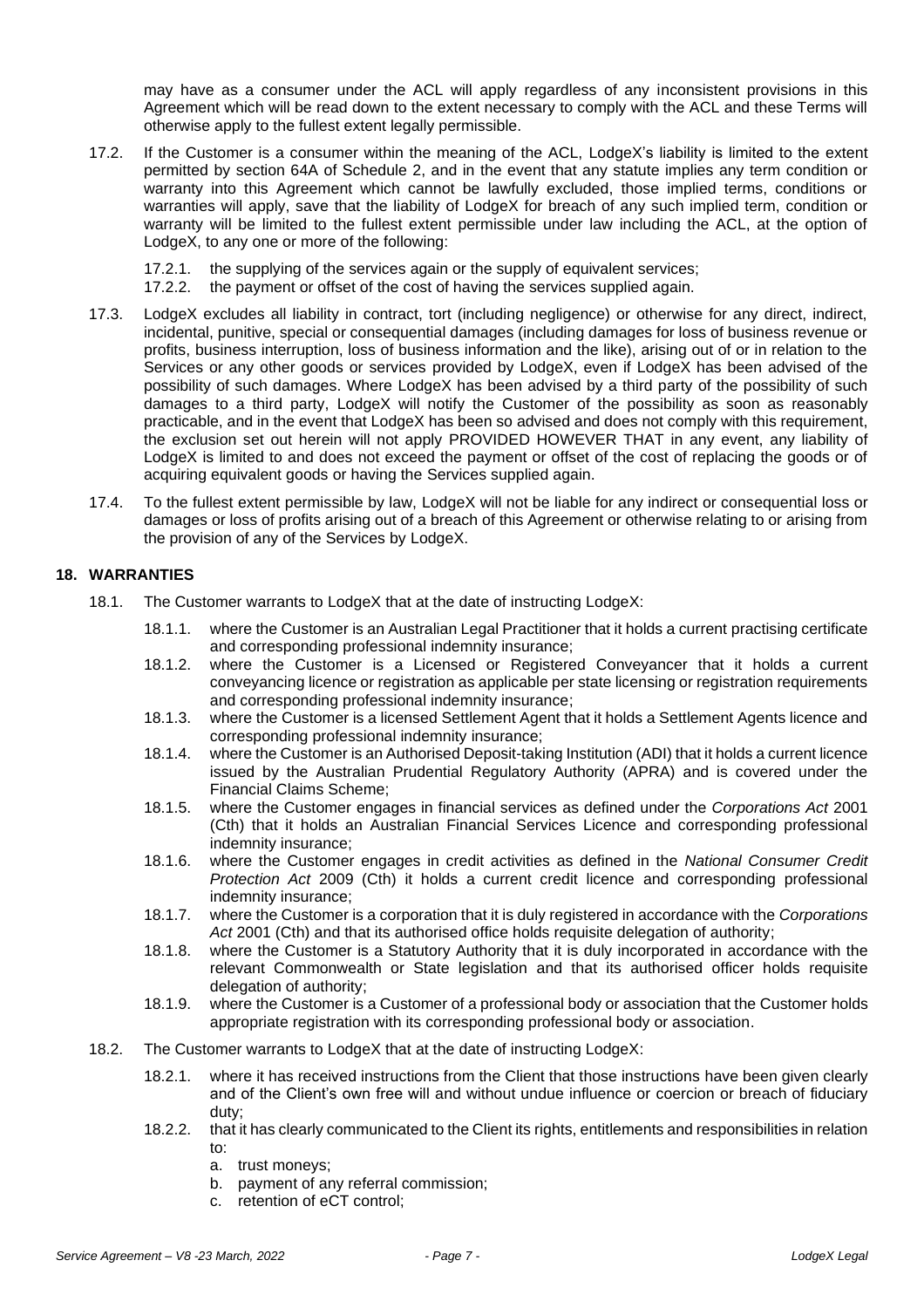- d. use of Client's data and information.
- 18.2.3. where it has provided instructions to LodgeX from a corporate client that those instructions have been provided by a duly authorised officer of that corporation.
- 18.3. The above warranties shall enure for the duration of the Agreement and for a period of no less than 7 years from the date of termination of this Agreement.

#### **19. INDEMNIFICATION**

- 19.1. Except to the extent paid in settlement from any applicable insurance policies, and to the extent permitted by applicable law, the Customer agrees to indemnify and hold harmless LodgeX, and its respective directors, shareholders, affiliates, officers, agents, employees, and permitted successors and assigns against any and all claims, losses, damages, liabilities, penalties, punitive damages, expenses, reasonable legal fees and costs of any kind or amount whatsoever, which result from or arise out of any act or omission of the Customer, its respective directors, shareholders, affiliates, officers, agents, employees, and permitted successors and assigns that occurs in connection with this Agreement. This indemnification will survive the termination of this Agreement.
- 19.2. The Customer will indemnify and keep indemnified LodgeX and their respective employees and agents from and against all claims, demands, proceedings, damages, costs, expenses, losses or any other liability whatsoever arising wholly or partly, directly or indirectly in connection with any goods or services sought, unsought, supplied or expressly or impliedly approved by LodgeX including but not limited to any breach of any law or regulation or for any breach of any legal, equitable or other rights of any person, firm, corporation or entity, including claims of negligence.
- 19.3. The indemnities provided pursuant to this clause shall apply to any outages planned or unplanned, losses, interruption, routine maintenance, peak demand occasioned by the Customer's use of LAPP in accordance with this Agreement.

#### **20. MODIFICATION OF AGREEMENT**

- 20.1. LodgeX may vary or modify any term or terms of this agreement with immediate effect where:
	- 20.1.1. the variation or modification is published on LodgeX's website;
	- 20.1.2. the variation or modification is necessary to comply with ARNECC or an ELNO;
	- 20.1.3. the variation or modification is required by operation of law;
	- 20.1.4. the variation or modification is an amendment to LodgeX's pricing policy;
	- 20.1.5. the variation or modification is an amendment to LodgeX's services and results in an improvement of the services or increased offerings;
	- 20.1.6. the variation or modification is not a material change to the Agreement.

#### **21. NOTICE**

21.1. All notices, requests, demands or other communications required or permitted by the terms of this Agreement shall be given in writing and delivered to the Parties at the addresses provided by the Customer upon registration or request for an account with LodgeX or to such other address as either Party may from time to time notify the other.

#### **22. TIME OF THE ESSENCE**

22.1. Time is of the essence in this Agreement. No extension or variation of this Agreement will operate as a waiver of this provision.

#### **23. ASSIGNMENT**

23.1. LodgeX may by notice given within 14 days, assign or otherwise transfer its obligations under this Agreement without the prior written consent of the Customer.

# **24. ENTIRE AGREEMENT**

24.1. It is agreed that there is no representation, warranty, collateral agreement or condition affecting this Agreement except as expressly provided in this Agreement.

#### <span id="page-7-0"></span>**25. DISPUTE RESOLUTION**

25.1. The parties agree that in the event a dispute arises the following procedure shall apply: